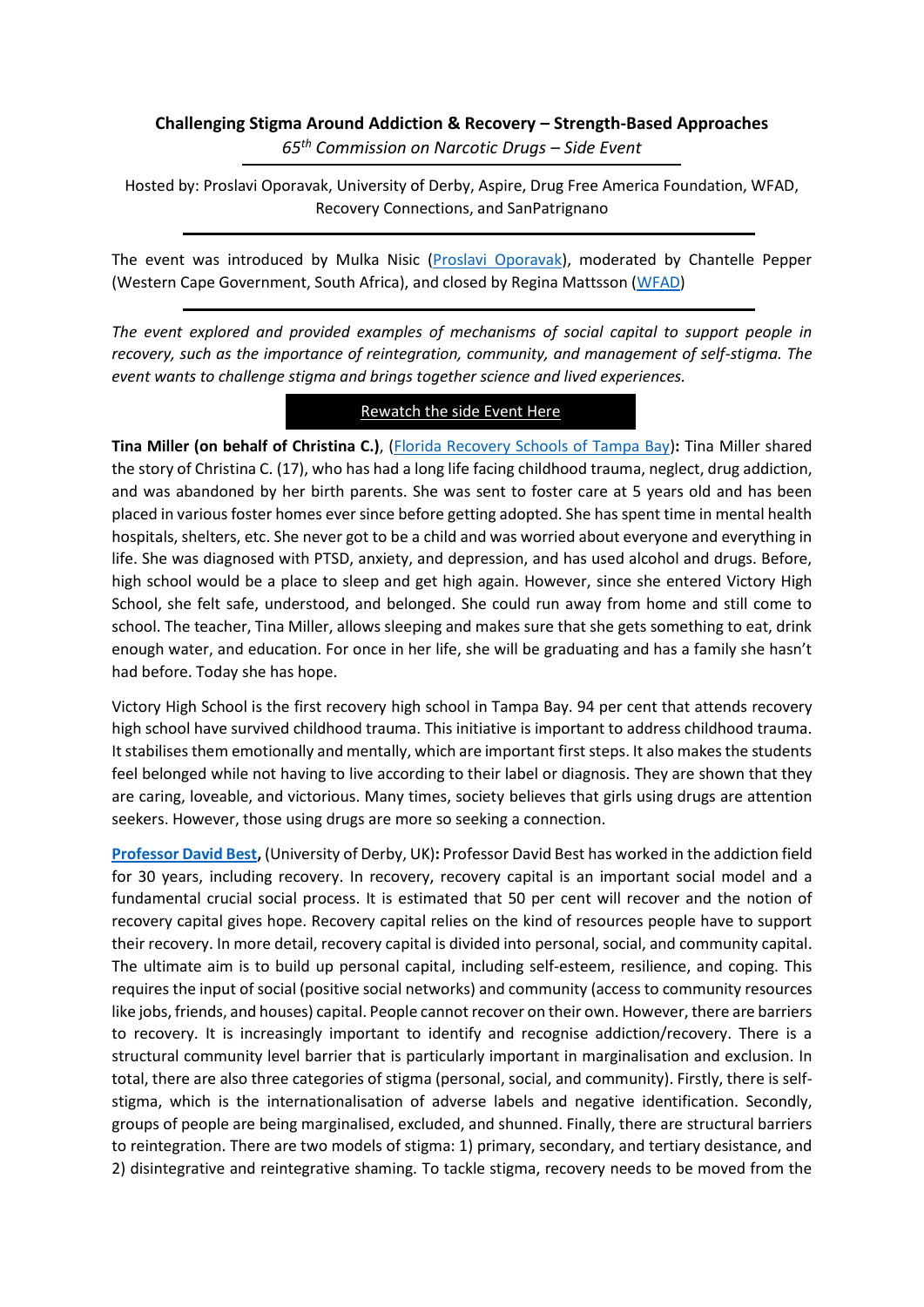specialists into the community. There need to be visible identifiable inclusive communities. Unlike financial capital, which runs out after usage, social capital will increase when it is used. It is a positive ripple effect. Changing recovery can be done through structural change but can also be done more strongly through community change.

**[Stuart Green,](https://wfad.se/wp-content/uploads/2022/03/Stuart-Green-LEROs.pdf)** (Aspire- [Drug & Alcohol Service Doncaster\)](https://www.aspire.community/): Stuart Green has been longer in recovery than in active use (22 years of recovery) and showcased that people in recovery become assets to the community rather than 'draining' (Stigma lens) the resources. The example of LEROs, a group of connectors, is the "best-kept secret" in the UK. The CHIME model is core to the LEROs, as they work with connection, hope, identity, meaning, and empowerment. The more community resilience can be built up, the more people stay well and will return to the communities. CHIME also links to the 5 ways of wellbeing, which are core principles that keep all human beings well. Here connection is key. When people cannot connect with other people, they are more likely to connect to substances. Those in addiction often seek something, to make something better. This energy to change can be harnessed and turned into recovery. Society's stigmatisation feeds addiction, with families feeling shame and guilt. See addiction as a long-term health condition.

LEROs - people feel valued and don't feel imbalanced. LERO is centred around helping and their services are truly people-centred, rather than service centred. In LEROs, people will love you until you can love yourself without any time limitations. It for people at their own pace and outcome rather than output based. During the pandemic, LEROs have established many networks quickly for lived experiences and showcased visible recovery, reach and breath, wellness, social, and personal stigma. LEROs work is often support & compliment the "system" and are usually very flat structures. They build the bridge and challenge social stigma. They offer visible success highlighting that people can be in recovery and offer an insight into what works through natural and service recovery. Within this challenging stigma, language is key. People have to be seen as people and stigmatising words and descriptions of people create self-stigma and people don't step forward for help. Additionally, personal stigma is challenged. It is about realising that no one sets out to become an addict, it is about life choices 7 events, equality, and belonging are key part of LERO's.

**[Dot Smith,](https://wfad.se/wp-content/uploads/2022/03/UNODC-ppt-Dot-Smith.pdf)** [\(Recovery Connections & Recovery Connections Enterprise Ltd\)](https://www.recoveryconnections.org.uk/): Don Smith works with recovery connections in Middlesbrough, UK. The organisation approaches the town-wide mission in terms of improving the lives and wellness of the community and people using drugs and alcohol. Its mission is to remove stigma and discrimination and help people to live their best lives. It offers tools, knowledge, friends, and community. The values, mission, and vision are established together with the community. 91 per cent of the employees work in recovery and the organisation has a locality wide approach. They have residential and day rehabs, recovery and community centres, trauma therapy, employment support, and collegiate recovery. The organisation operates in the 5<sup>th</sup> most deprived area where there is a lot of unemployment, hopelessness, and substance usage. The life expectancy is 12 years lower than the rest of the UK and there are many physical health problems, diabetes, poverty, and inability to afford good nutritious food.

The organisation offers various services. 1) The recovery community centre – an open access building, open 6 days a week, and has a communal space with a kitchen. Here, people share their hope and stories. It has a culture of recovery led and managed by peers and provides a valued and positive environment for people who might be vulnerable at that moment. 2) one-to-one therapy and an ICT week. Here, people can apply for jobs and training and build their skills. 3) Free hot coffee bike – a bike offering recovery roast coffee, a roast designed by the recovery community and the local roastery, while being visible in the town centre and offering opportunistic conversations about recovery. The bike helps to reduce the stigma with a conversation, raises awareness, and puts a face on recovery. 4)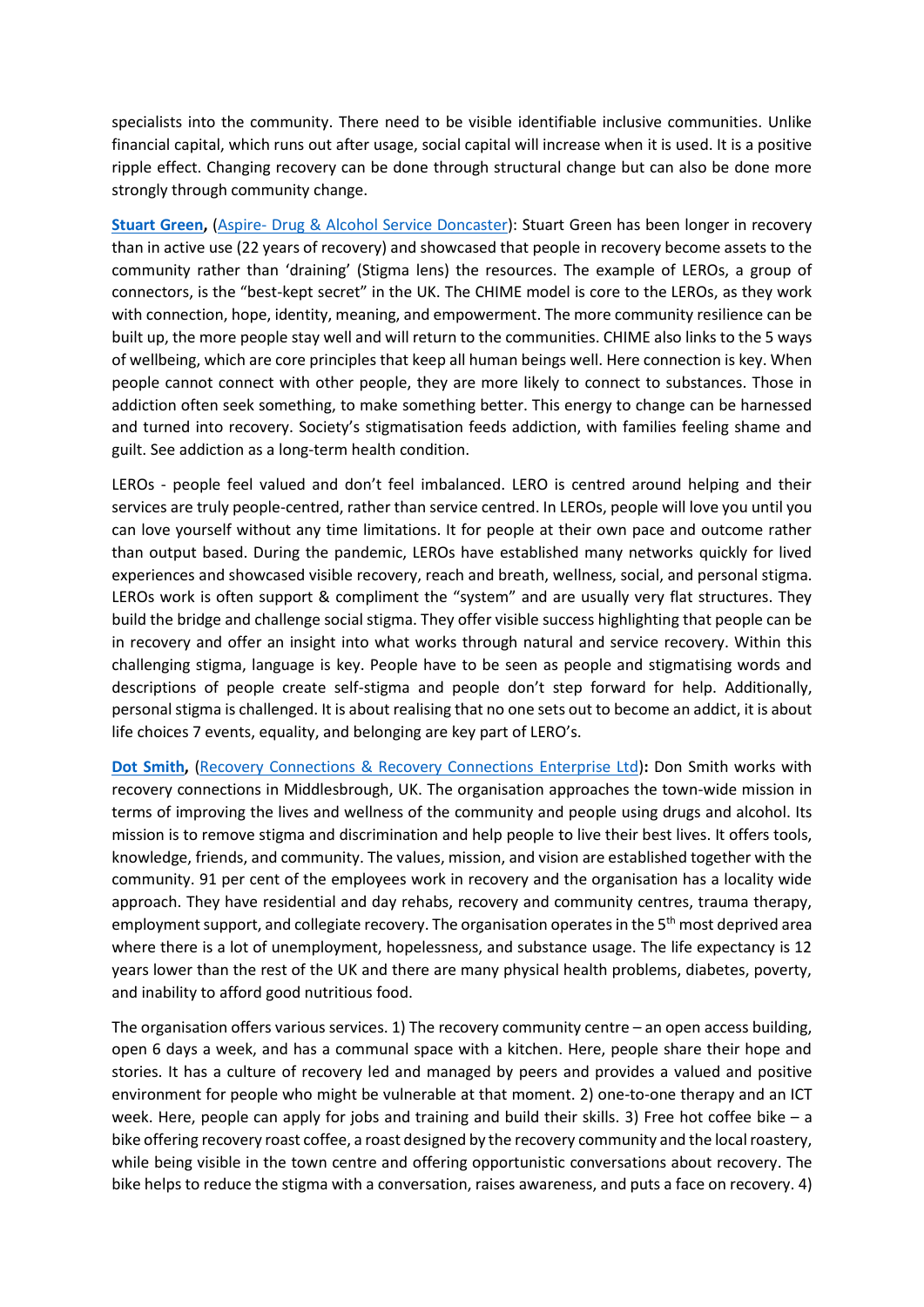Employer support - the employer is supported to prevent the employee from losing their job since the knock-on effect to its family is big. 5) Social enterprise and a training academy. Here, people build positive self-esteem and confidence while working at the florist, event space, cafe, etc. and not be somebody that is carrying shame. 6) Student support on the University Campus to navigate through the stress studying can bring. Overall, looking at the community asset, the community can thrive and support community capital.

**Dr David McCartney**, (Lothians & Edinburgh [Abstinence Programme\)](https://services.nhslothian.scot/leap/Pages/default.aspx)**:** Dr David McCartney elaborated on his personal experience with stigma and lived experience. He stressed that his experience with stigma may not be exactly the same as for others but stigma had an impact nevertheless. Dr McCartney was a general practitioner and his relationship with the alcohol went from problematic to harmful to dangerous. It unravelled his life, including his position as a doctor. Yet, he would not get help due to feeling ashamed and fearing getting pity, losing his job, and family. His recovery, like many others, was not a straight line. The first outpatient treatment focussed on a very medication-based approach - treatment ,which had had its limitations. It stopped the drinking but not the craving. As a result, he relapsed which led to the loss of his job. The second time, he contacted a helpline for doctors with addiction and spoke to a peer, who encouraged him to go into rehab. Those in rehab, regardless of their background, would share the same feelings, such as the loss of self-esteem and the normalisation of their experiences. The peers and mutual aid meetings were most helpful in the recovery process and the professional shame started to melt away. Peers sharing their stories and further along in the recovery process were role models, showcasing hope, which is an essential element in recovery. In the mutual aid groups, everyone would feel connected, supported, and going through the journey together. Contact with peers is evidenced as the best way to reduce stigma and self-stigmatisation. However, Dr McCartney did face employment stigma when wanting to go back to work and could not get his position back initially due to his history of addiction. This stigma brought his self-belief down, even though the recovery felt strong. The discriminatory attitude led to selfstigmatisation. He noted that if a professional middle-class doctor has to face this, it can only be imagined what people with less recovery capital have to face. Being open about our stories, even though it might feel scary and risky, is important in reducing stigma in employment and society.

**Monica Barzanti**, [\(San Patrignano\)](https://www.sanpatrignano.org/en/)**:** Monica Barzanti highlighted the consequences of stigma and selfstigma for women and for women who have children, of which the latter is at the highest level. The shame of being a mother using drugs is high. In the standard intervention with the aim of the protection of the children, outplacement of children is common. However, the outplacement is done without any support for the family or the mother that is related to the drug use. This causes trauma to the children and the mother. Foster care is not considered a good option and fall under adverse childhood experiences (ACE) and trauma. It can also lead to the adopted child syndrome. Both can lead to substance use later in life and ACEs can become generational. The best approach is to support the whole family or mother and child so they can heal together and improve their quality of life. The Convention on the Rights of the Child suggests this approach. The Convention on the Rights of the Child and the latest EU recommendations suggest this approach. In Italy, there are numerous welcome centres welcome kids in the recovery and intervention process who work with this vision. They build on the strength and resilience of the children and families. The programme [P.I.P.P.I.](https://www.minori.gov.it/en/ricerca-guidata?f%5B0%5D=field_attivita%3A1323) – created by the Italian Minister of Welfare in collaboration with the University of Padua - is an example that is inspired by the resilient Pippi Longstocking. When facing any difficulties, she builds on her strength rather than looking at her weakness. It is a people-centred approach and allows families to generate and recreate a new dimension. The outplacement of children and their conditions can only cause disruption, social, economic, and educational deprivation. It causes further marginalisation and increases the possibilities for substance use disorder. Therefore, the outplacement of children should be removed